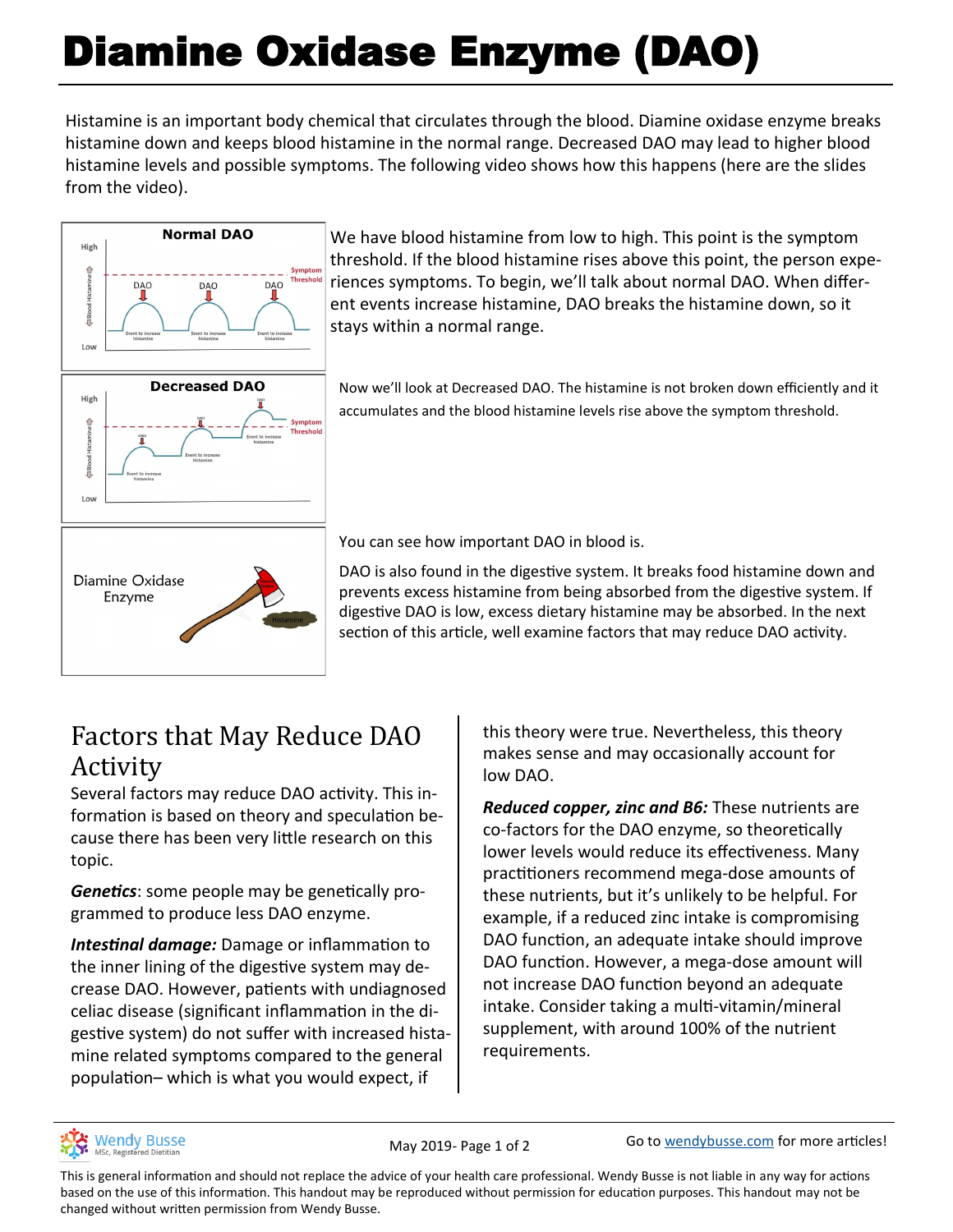*Certain medication:* There are long lists of "DAO blocking" medications on the internet. Similar to the problematic dietary lists, the medication lists are primarily based on anecdotal reports (i.e., people assume that problematic medications are DAO blockers). There has only been one research study that has investigated this topic. The study demonstrated that some medications inhibit DAO in a test tube. Further studies are needed to see how this applies to real life situations. Also, only a handful of medications were studied. The effect of other medications is not known. The right medication can be more important than potential DAO inhibition. For example, one client attributed his symptoms to an antibiotic that he received in the hospital. However, that was the best antibiotic to cure his infection. Without it, he may have died.

*Alcohol:* Most clients report significantly worse symptoms with alcohol intake. There is no direct evidence, but alcohol is thought to inhibit DAO.

*Foods with elevated diamine content:* As we discussed in [Histamine in Food,](https://wendybusse.com/histamine-in-food/) many other diamines form in food alongside histamine. The other diamines are also broken down by DAO – reducing histamine breakdown.

*High body histamine level:* Chronic histamine excess in the body (e.g., allergies, stress, mast cell disease, etc.) may reduce DAO production. Lowering body histamine may increase DAO production, which possibly explains why some clients find benefit from a low histamine diet, but can gradually return to their usual diet after about four weeks.

# No Validated Tests

Tests that measure the activity of DAO in the blood are available in Europe. There have only been a few studies. The results are interesting, but not sufficient to establish it as a validated test. Additionally, it is unknown if blood DAO activity correlates with digestive levels (which is the foundation of the histamine intolerance theory). In North America, some labs offer DAO testing, but it is a different technique than the European tests, and there is no research to support them.

## DAO Supplements

Supplementing the natural DAO in the digestive system may increase histamine breakdown and reduce absorption. However, DAO supplements do not increase blood DAO and therefore, would not reduce histamine from other sources (e.g. pollen allergies).

### Pea Sprouts

A few research studies indicate that pea sprouts have high levels of DAO. Dr. Janice Joneja (Immunology Ph.D. and Canadian dietitian) popularized this theory. Very few details are known, so the current guidelines are an educated guess. Hopefully, further research will provide more details (e.g. what legumes, how to sprout them, etc.). However, pea sprouts are nutritious, so it is worth trying even if it does not reduce your symptoms.

## Commercial Supplements

Sciotec, an Austrian company, has developed a technique to isolate DAO from pig kidneys. Currently, this is the only commercially available DAO supplement. There have been a few clinical trials, but more research is needed. However, supplements (such as DAO) that make an immediate difference to symptoms require lower levels of evidence than supplements that claim to prevent long -term problems (but the individual has no way to judge its effectiveness).

#### Availability

Sciotec sells the DAO microcrystals under different brand names throughout the world.

The official products in the US and Canada are Umbrellux DAO, HistDAO (Xymogen) and Histamine Block (Seeking Health). Other products that claim to contain DAO enzyme are misleading.

DAOsin is available in Europe.

Financial Disclosure: I have developed education programs with funding from Umbrellux in the past.

#### Trying the Supplement

DAO enzyme breaks histamine down immediately so you will know quickly if this supplement will improve your symptoms. Umbrellux offers a [sample kit](https://umbrelluxdao.myshopify.com/products/umbrellux-dao-sample-and-self-evaluation-kit) with ten